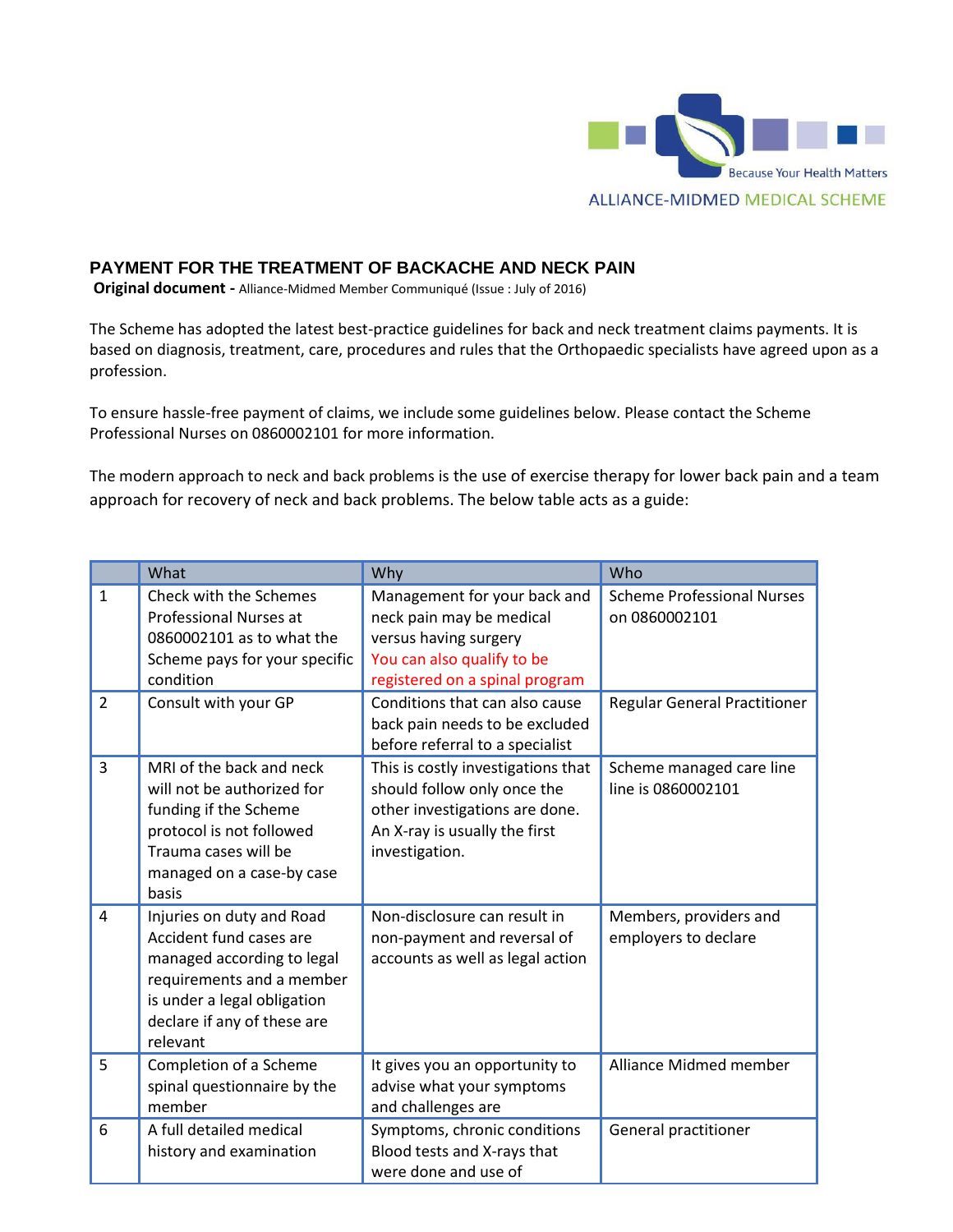|                     |                                                                                                                                                                                                      | medication as well as previous                                                                                                                                                                                                                                                                                                                                                                                            |                                                                                                                                                                                                                                   |
|---------------------|------------------------------------------------------------------------------------------------------------------------------------------------------------------------------------------------------|---------------------------------------------------------------------------------------------------------------------------------------------------------------------------------------------------------------------------------------------------------------------------------------------------------------------------------------------------------------------------------------------------------------------------|-----------------------------------------------------------------------------------------------------------------------------------------------------------------------------------------------------------------------------------|
| $\overline{7}$<br>8 | Neurological screening<br>Neurologist assessment<br>Radiology screening                                                                                                                              | surgeries<br>This will test your reflexes,<br>muscle strength, other nerve<br>changes, and pain spread (e.g.<br>does the pain move down your<br>arm and into your hand?)<br>Nerve conduction studies<br>Back X-ray<br>Flexion-extension X-ray<br>Hip X-ray<br>Abdominal sonar and x-rays<br><b>MRI</b>                                                                                                                    | <b>General Practitioner</b><br>*Scheme preferred provider<br>Referral by general<br>practitioner to the<br>radiologist<br>Request by ER or a specialist                                                                           |
|                     |                                                                                                                                                                                                      |                                                                                                                                                                                                                                                                                                                                                                                                                           | - need to be authorized by<br>the Scheme *scheme<br>preferred provider                                                                                                                                                            |
| 9                   | Pathology screening                                                                                                                                                                                  | Full blood count                                                                                                                                                                                                                                                                                                                                                                                                          | Referral by your GP                                                                                                                                                                                                               |
| 10                  | Psychosocial must also be<br>assessed. Living with chronic<br>back or neck pain can lead to<br>depression, feelings of stress,<br>anxiety, sadness, and other<br>mental health-related<br>conditions | Living with chronic back or neck<br>pain can lead to depression,<br>feelings of stress, anxiety,<br>sadness, and other mental<br>health-related symptoms.<br>Referral you to a mental health<br>professional doesn't mean your<br>doctor thinks your pain in all in<br>your head! Rather, he/she is<br>taking a positive step in<br>treating you as a whole<br>person-by treating both the<br>physical and emotional pain | Your GP may refer you to a<br>psychologist and / or a<br>psychiatrist.                                                                                                                                                            |
| 11                  | Check lifestyle interventions<br>and maintenance                                                                                                                                                     | Flexibility training, strength<br>training, and cardiovascular<br>exercise all play an important<br>role in a healthy exercise<br>routine, and each type of<br>exercise contributes to spinal<br>health. Eating well assists to<br>lose weight and relieve back<br>pain and contributes to spinal<br>pain                                                                                                                 | Referral by your GP if<br>appropriate - a treatment<br>plan will be requested<br>Your Physiotherapist,<br><b>Occupational Therapist</b><br>(work station<br>rehabilitation),<br>Chiropractic's, Dietician,<br><b>Biokinetists</b> |
| 12                  | Compliance to treatment<br>prescribed                                                                                                                                                                | Compliance to all previously<br>treatment is a pre-requisite<br>Every case will be individually<br>evaluated                                                                                                                                                                                                                                                                                                              | Member                                                                                                                                                                                                                            |
| 13                  | Referral to a neurosurgeon if<br>primary treatment fails                                                                                                                                             | All the above information to be<br>provided to the neurosurgeon<br>for an assessment and to<br>determine if surgery is required                                                                                                                                                                                                                                                                                           | General practitioner                                                                                                                                                                                                              |

Alliance- Midmed Scheme has an agreement with a Secondary Referral Centre (SRC) to evaluate the suggested special investigation and/or treatment and we may request the SRC's opinion if we do not receive adequate information and written motivation